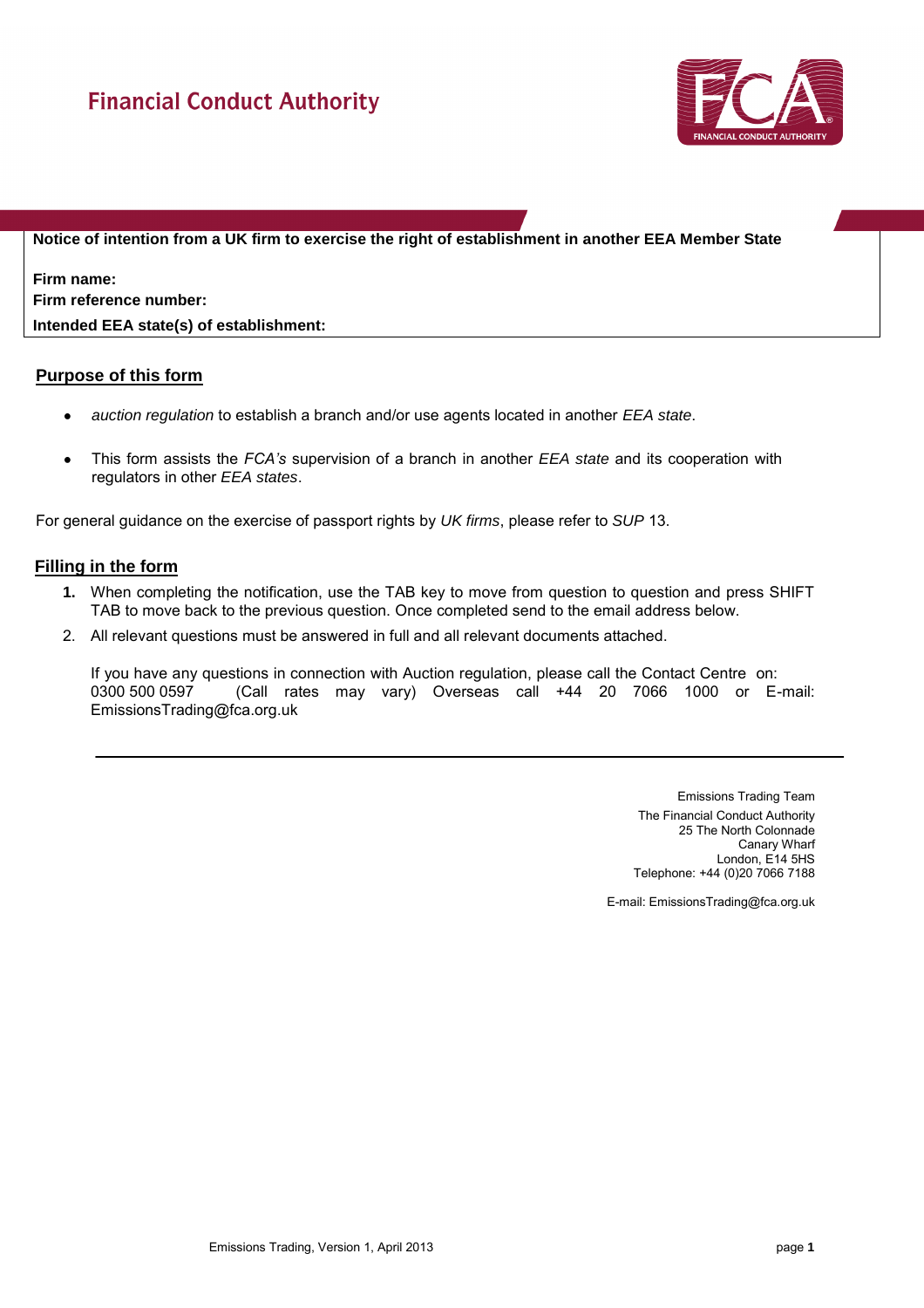# **1. Contact details of the firm in the UK**

#### **1.1 Details of the person we can contact about this notification.**

| Contact name     |            |
|------------------|------------|
| <b>FRN</b>       |            |
| Position at firm |            |
| Telephone number | $\ddot{}$  |
| Email address    | @          |
| Web address      | <b>WWW</b> |

# **2. Details about the establishment (branch and/or agents)**

#### **2.1 Branch details**

#### **Please provide the address of the proposed EEA branch(es)**

| Address              |  |
|----------------------|--|
|                      |  |
|                      |  |
|                      |  |
|                      |  |
|                      |  |
|                      |  |
| Country              |  |
|                      |  |
|                      |  |
| Telephone            |  |
|                      |  |
| E-mail at the branch |  |

### **2.2 Please provide details of the branch manager(s)**

| <b>Title</b> | <b>Forename</b> | <b>Surname</b> | <b>Direct</b><br>E-mail: | <b>Direct dial</b><br>telephone |
|--------------|-----------------|----------------|--------------------------|---------------------------------|
|              |                 |                |                          |                                 |
|              |                 |                |                          |                                 |
|              |                 |                |                          |                                 |
|              |                 |                |                          |                                 |
|              |                 |                |                          |                                 |

**2.3 Please give the proposed date for the business to start at the branch or the date on which business started at the branch** *(dd/mm/yyyy)***.**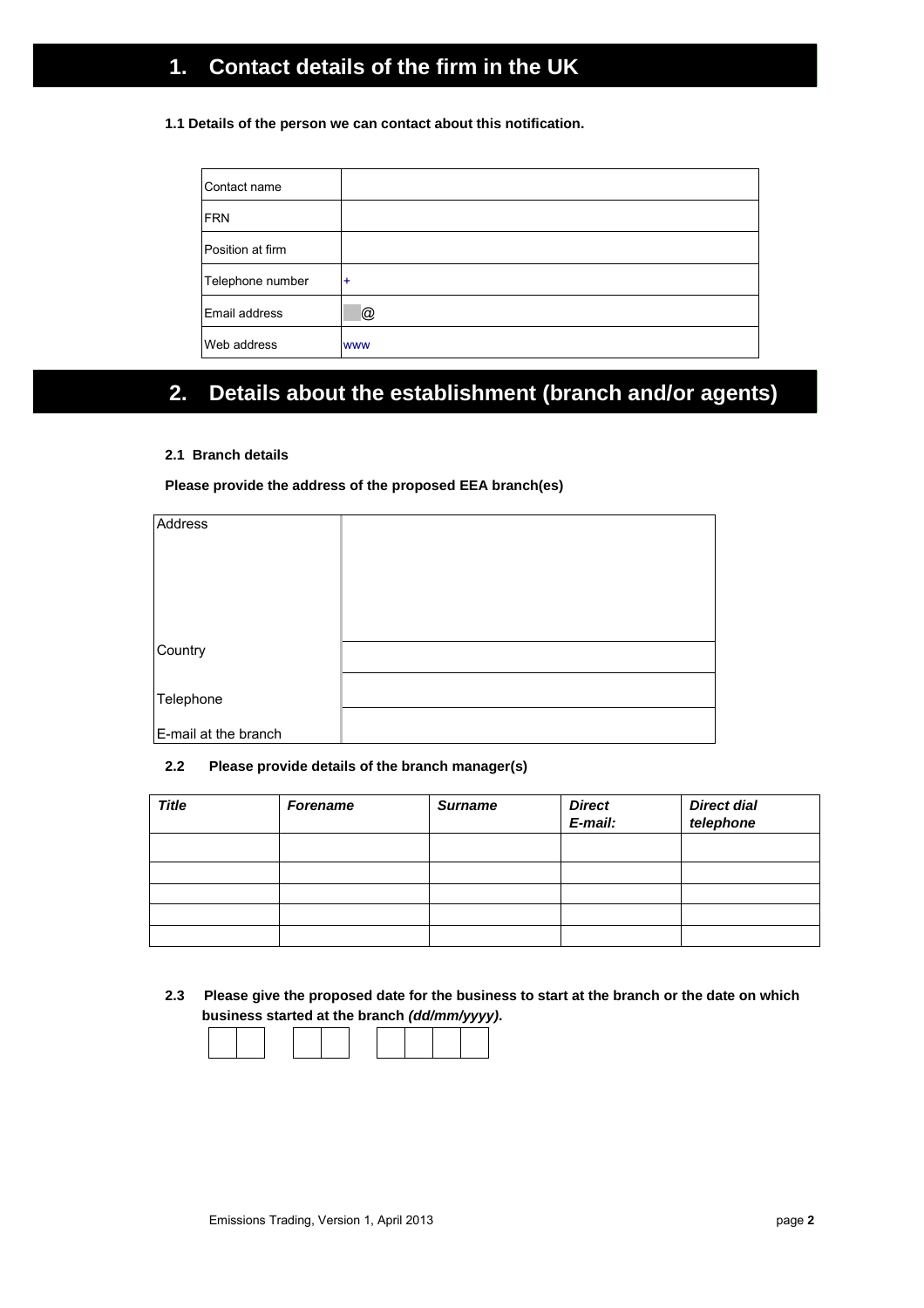**2.4 Do you intend to use an agent located in another** *EEA state* **to carry on** *auction regulation bidding* **in that** *EEA state***?** 

**Yes No**

**If 'Yes' please complete sections 2.5 – 2.7.** 

#### **2.5 Agent details**

| Name of agent    |          |
|------------------|----------|
| Contact name     |          |
| Address          |          |
| Postcode         |          |
| Telephone number | $+44(0)$ |
| Email address    | @        |

- **2.6 If you are using more than one agent, please attach their details to this form using the format above.**
- **2.7 Please give the proposed date the agent is to commence business on the firm's behalf or the date on which business commenced** *(dd/mm/yyyy)***.**